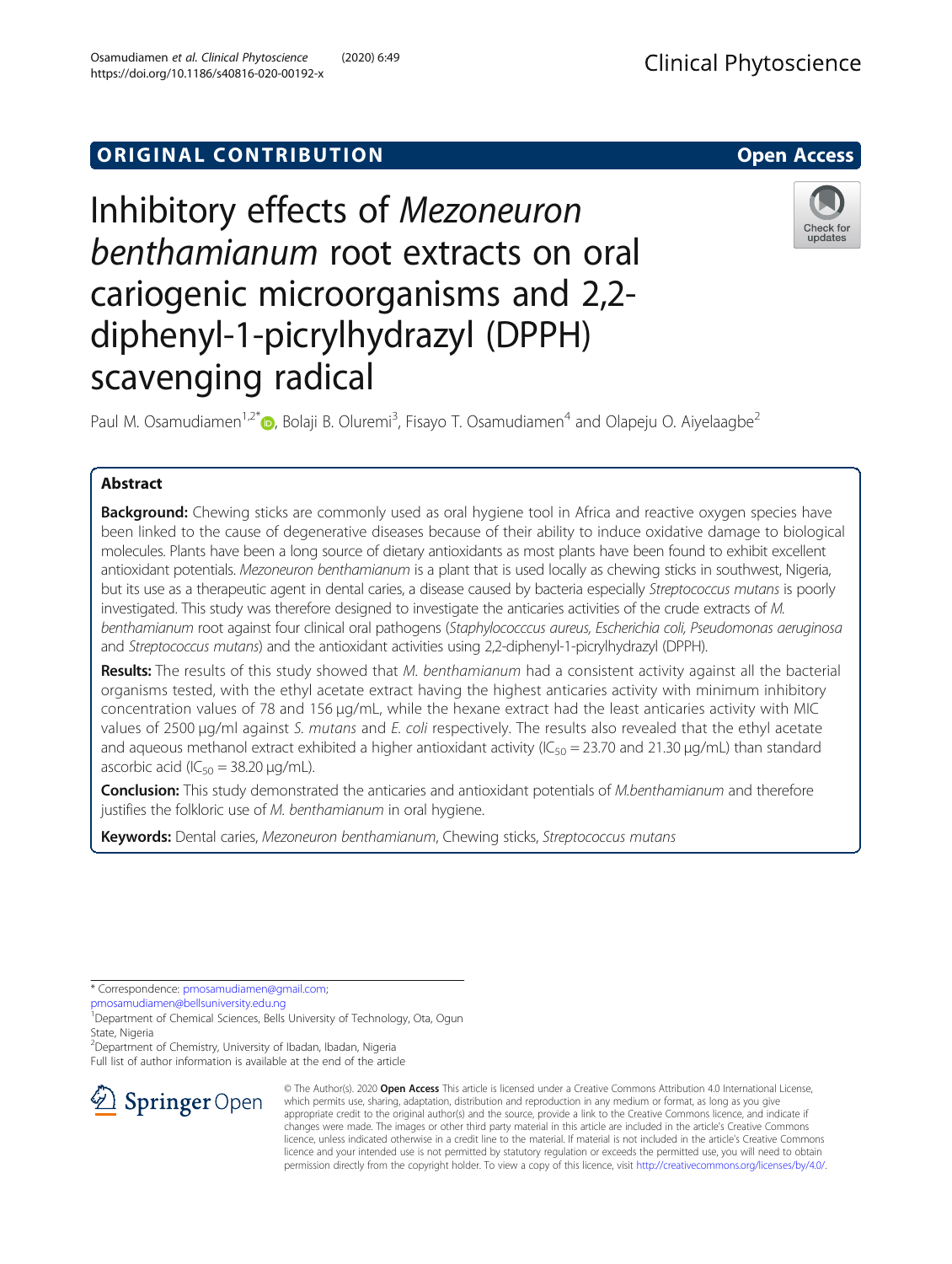# Background

Dental caries is a condition affecting half of the entire human population [\[1](#page-5-0)] and it is caused by bacteria found in the mouth especially Streptococcus mutans. It is a bacterial initiated demineralization of the hard tissue structures of the tooth [[2\]](#page-5-0). Natural products have been used from the past for their antibacterial effect, but recently there have been investigations about promising agents for the prevention of oral diseases such as dental caries [[3\]](#page-5-0). In addition, research has shown the potential of natural products in remineralising tooth surfaces affected by dental caries [\[4\]](#page-5-0). Hence, medicinal plant based extracts and their derivatives have been explored for the anti-cariogenic and anticancer effects [\[5](#page-5-0), [6](#page-5-0)]. Furthermore, the biological system undergoes metabolic processes involving redox reactions which generate reactive oxygen species (ROS). Reactive oxygen species have been linked to the causes of degenerative diseases such as cardiovascular disease, cancer, diabetes, hypertension and neurodegenerative disorders because of their ability to induce oxidative damage to biological molecules [\[7](#page-5-0)]. Normally, the ROS generated during metabolic process are detoxified by the antioxidant enzymes eg glutathione reductase by producing antioxidant compounds like glutathione and creatine, in order to achieve equilibrium between the ROS generation and its detoxification within the system. But when the generation of ROS overtakes the antioxidant defence of the cell, a phenomenon that leads to potential damage occurs, [[8](#page-5-0)]. Plants have long been source of dietary antioxidants. It is believed that two-thirds of the world's plant species have medicinal importance, and almost all of these have excellent antioxidant potential [[9](#page-5-0)]. In Africa, the use of chewing sticks is the most common means of maintaining oral hygiene and preventing dental caries and Mezoneuron benthamianum is plant that is used locally as a chewing stick in southwestern Nigeria [\[10\]](#page-5-0) and It has been traditionally used in the management of several diseases including dysentery, urethral discharges, skin diseases and wounds [[11\]](#page-5-0). However, its use as a therapeutic agent in preventing dental caries has not been extensively investigated. This study was therefore designed to investigate its antimicrobial activities against four oral clinical pathogens (Staphylococccus aureus, Escherichia coli, Pseudomonas aeruginosa and Streptococcus mutans) and antioxidant activities using 2,2 diphenyl-1-picrylhydrazyl (DPPH).

# Methods

#### Plant preparation

The plant samples of M. benthamianum Baill. were obtained in Ibadan and authenticated at the Department of Botany, University of Ibadan, Nigeria, where voucher specimen is being deposited in the herbarium. (No: UIH-22401).

# Plant extraction

The dried, ground root of M. benthamianum (2.74 kg) was extracted by maceration with methanol  $(10 L \times 2,$  for 72 h each) and the extracts were concentrated using rotary evaporator under reduced pressure to give dark brownish extract (200 g). This was then dissolved in aqueous methanol and was further partitioned with the aid of a separating funnel into hexane, ethyl acetate and aqueous methanol fractions to yield 5 g, 70 g and 100 g respectively.

## Antimicrobial assay

#### Microbial strains

The bacterial test strains used in this study were Staphylococcus aureus, Pseudomonas aeruginosa, Escherichia coli and Streptococcus mutans isolated from carious teeth of patients at the dental clinic of the University College Hospital, University of Ibadan, Ibadan, Oyo State. In addition, three typed strains obtained from the American Type Culture Collection (ATCC) were also used namely: Staphylococcus aureus (ATCC 29213), Pseudomonas aeruginosa (ATCC 27855), E. coli (ATCC 35218) and the bacterial strains were maintained on agar slant at 4 °C prior to being used.

### Culture media

Nutrient Agar (NA) was used for determining the Minimum Inhibitory Concentration (MIC) while Mueller Hinton Agar (MHA) was used for the determination of the Minimum Bactericidal Concentration (MBC).

#### Inoculation preparation

At least four well isolated colonies of the same type from a culture agar plate were selected and touched the top of colony with a loop and transferred to a tube containing 4 ml of a suitable broth such as tryptic soy broth (TSB). The suspension was incubated at 37 °C and the size was adjusted to the 0.5 McFarland standard turbidity [\[12](#page-5-0)], approximately  $1.5 \times 10^6$  CFU/ml.

## Preparation of antimicrobial plates

The diluted methanol extracts were added to the melted and cooled medium in a ratio of 1 part extract sample agent to 9 parts medium (2 ml of plant extract to 18 ml of Mueller Hinton agar for each Petri dishes plate) with most susceptibility test. Gentamycin  $(0.62-5 \mu g/ml)$  was used as control for the microorganisms assay.

# Inoculation of test organisms

Full each well of multiple-inoculator with inoculums test organisms and dip the tip of multiple-inoculator on Mueller Hinton Agar plates and incubate at 37 °C for 24 h.

The antibacterial activity of the extracts was determined using the agar well diffusion technique with slight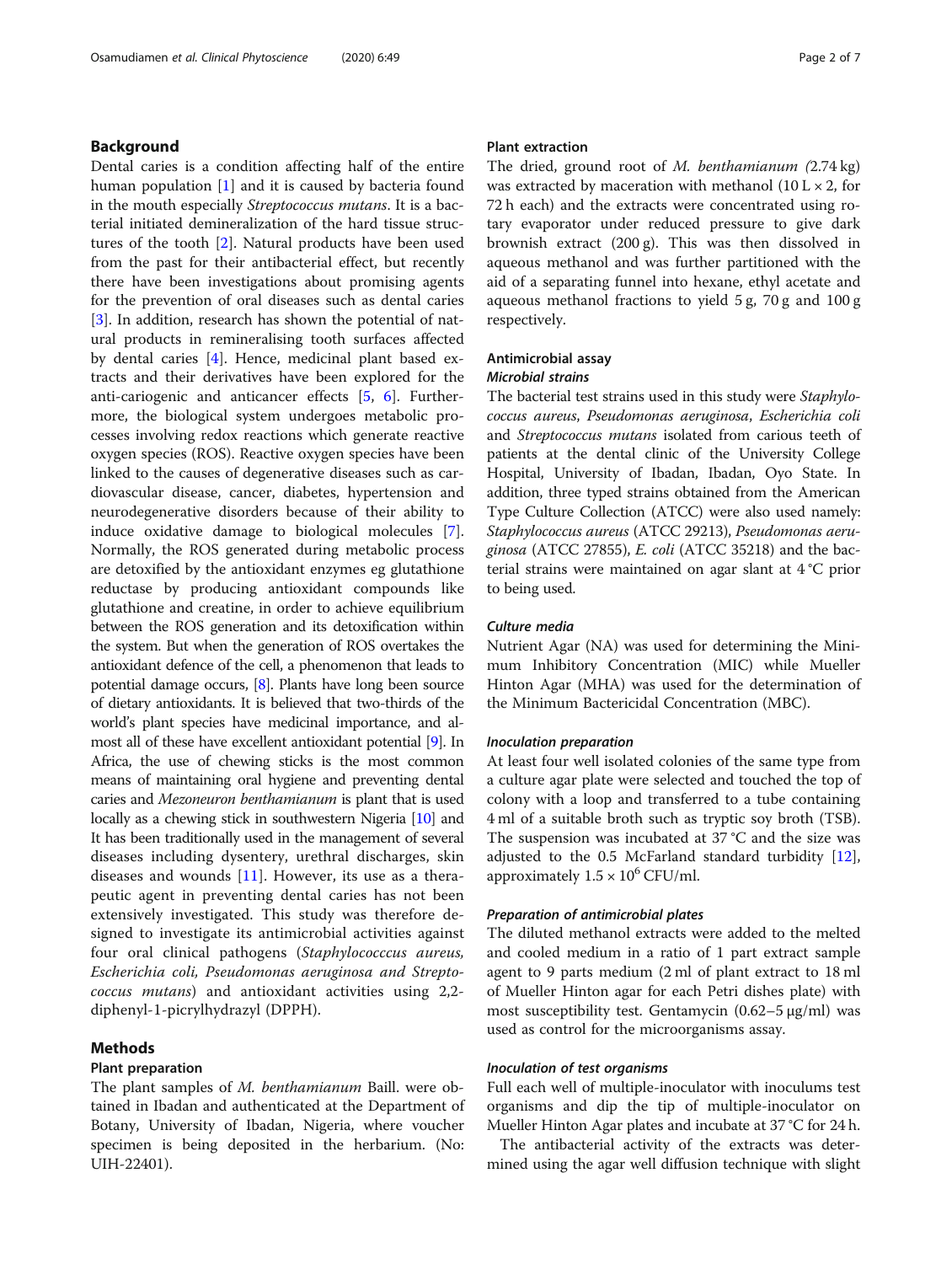<span id="page-2-0"></span>modification [[13,](#page-5-0) [14](#page-5-0)] and Gentamycin (Sigma) was used as a positive control. Nutrient agar plates were seeded with 100 μL of an overnight culture of each bacterial strain (equivalent to  $10^7 - 10^{-8}$  CFU/ml). The seeded plates were allowed to set and a standard cork borer of 8.00 mm diameter was used to cut uniform wells on the surface of the agar. Each plant extract was prepared into a concentration of 200 mg/mL from the dried extract by dissolving 2 g of the individual plant extract in 10 ml of methanol, then 2 ml of the mixture was diluted serially four times with 2 ml of the methanol to give 100 mg/ml, 50 mg/ml, 25 mg/ml, 12.5 mg/ml and 6.25 mg/ml. The wells of the agar medium were then filled with 100 μL of each extract at the different concentrations of 6.25, 12.5, 25, 50 and 100 mg/ml using calibrated Pasteur pipette. Gentamicin at 10 μg/ml was used as the positive control while methanol as the negative control. The plates were left for 45 min to allow the diffusion of the extracts and controls through the agar medium after which they were incubated at 37 °C for 24 h. Each test was carried out in duplicates. Zones of growth inhibition of the various concentrations of the extracts and the controls were measured. The mean zone of inhibition less than 8 mm is considered as no activity.

# Determination of minimum inhibitory concentration and minimum bactericidal concentration

Minimum inhibitory concentration (MIC) was determined using the agar dilution method of [\[15](#page-6-0)] with slight modifications. The extract of 20 mg/ml was serially diluted in test tubes to give a final concentration in the range of 10, 5.0, 2.5, 1.25, 0.625, 0.3125, 0.156, 0.078 mg/ mL. Two millilitre of each dilution of the extract was mixed with 18 ml of Mueller Hinton agar, poured into 10 cm diameter Petri dishes and allowed to set. After allowing the agar to dry for about 30 min, each plate was inoculated with 1:100 dilution of overnight broth cultures of each test organisms containing  $1.0 \times 108$  CFU/ ml (according to 0.5 McFarland standard) and incubated for 24 h at 37 °C. Nutrient agar plates with extract but without an organism and one containing only organism served as positive and negative control respectively. Each test was carried out in duplicate. The plates were then examined for the presence of growth after the incubation period. The least concentration that gave no visible colonies of the test organism was taken as the minimum inhibitory concentration of the extract.

The miminum bactericidal concentration (MBC) of the extracts was determined by taking samples from plates with no visible growth in the MIC assay and subcultured on to freshly prepared nutrient broth and later incubated at 37 °C for 48 h. The MBC was taken as the lowest concentration of the extract that did not allow any bacterial growth on the surface of the agar plates or technically as the lowest concentration of extract which produced 99.9% killing of the inoculums.

#### DPPH antioxidant assay

The free radical scavenging activity of the compounds was measured by the 2,2-diphenyl-1\-picrylhydrazyl (DPPH) method described by, Brand-Williams et al., (1995) with slight modifications. Briefly, a 0.1 mM solution of DPPH in methanol was prepared and 1.0 ml of this solution was added to 0.5 ml of the samples dissolved in methanol and using a range of 12.5–200 μg/ml. After 20 min, the absorbance was measured at 517 nm. The DPPH radical scavenging activity was calculated according to the following equation:

DPPH scavenging activity  $(\%)$  $=$   $[(A_o - A_I)/A_o] \times 100$ 

Where  $A_o$  is the absorbance of the control and  $A_I$  is the absorbance in the presence of the test substance. DPPH solution alone served as control  $(A_0)$ . A graph of %

Table 1 Antimicrobial activities of M. benthaminaum extracts

| Test Organisms             |                                                 | M. benthaminaum Extracts |    |    |            |      |    |    |            |     |      |      |             |    |       |            |     |    |       |      | Positive control |
|----------------------------|-------------------------------------------------|--------------------------|----|----|------------|------|----|----|------------|-----|------|------|-------------|----|-------|------------|-----|----|-------|------|------------------|
|                            | <b>MBM</b>                                      |                          |    |    | <b>MBH</b> |      |    |    | <b>MBE</b> |     |      |      | <b>MBAM</b> |    |       | Gentamicin |     |    |       |      |                  |
|                            | Concentrations (mg/mL)/ Zone of Inhibition (mm) |                          |    |    |            |      |    |    |            |     |      |      |             |    | µg/mL |            |     |    |       |      |                  |
|                            | 6.25                                            | 12.5                     | 23 | 50 | 100        | 6.25 | 25 |    | 50         | 100 | 6.25 | 12.5 | 25          | 50 | 100   | 6.25       | 2.5 | 25 | 50    | 100  | 10               |
| P. aeruginosa (ATCC 27855) | 12                                              | 14                       | 16 |    | 18 24      | - 8  | 8  | 14 | 16         | 18  | 18   | 8    | 14          | 16 | 22    | 12         | 12  | 14 | 16    | -18  | 18               |
| P. aeruginosa (LIO)        | 12                                              | 14                       | 16 | 18 | 24         | 10   | 12 | 14 | 16         | 18  | 16   | 14   | 20          | 22 | 24    | 8          | 8   | 16 | 18    | - 20 | 16               |
| S. aureus (ATCC 29213      | 14                                              | 16                       | 18 | 22 | -26        | - 8  | 8  | 8  | 8          | 10  | 24   | 8    | 20          | 24 | -26   | 10         | 14  | 16 | 18 20 |      | - 24             |
| S. areus (LIO)             | 12                                              | 14                       | 16 | 18 | $22$       | 8    | 8  | 8  | 8          | 10  | 22   | 12   | 20          | 22 | 24    | 8          | 12  | 14 | 16    | -18  | 22               |
| E. coli (ATCC 35218)       | 8                                               | 12                       | 14 | 16 | 22         | 8    | 8  | 8  | 8          | 8   | 20   | 8    | 12          | 14 | 16    | 8          | 12  | 14 | 16    | - 18 | -20              |
| E. coli (LIO)              | 12                                              | 14                       | 16 | 18 | $22$       | 8    | 8  | 8  | 8          | 10  | 20   | 8    | 18          | 22 | 24    | 16         | 18  | 24 | 26    | -28  | -20              |
| S. mutans (LIO)            | 12                                              | 14                       |    | 9  | 23         | 10   | 10 |    |            | 14  | 2    | 14   | 17          | 20 | -23   | 11         | 13  | 14 | 16    | 19   | 22               |

KEY: MBM M. benthamianum methanol crude extract, MBH M. benthamianum hexane extract, MBE M. benthamianum ethyl acetate extract, MBAM M. benthamianum aqueous methanol extract, LIO Locally isolated organism "8 mm"= No inhibition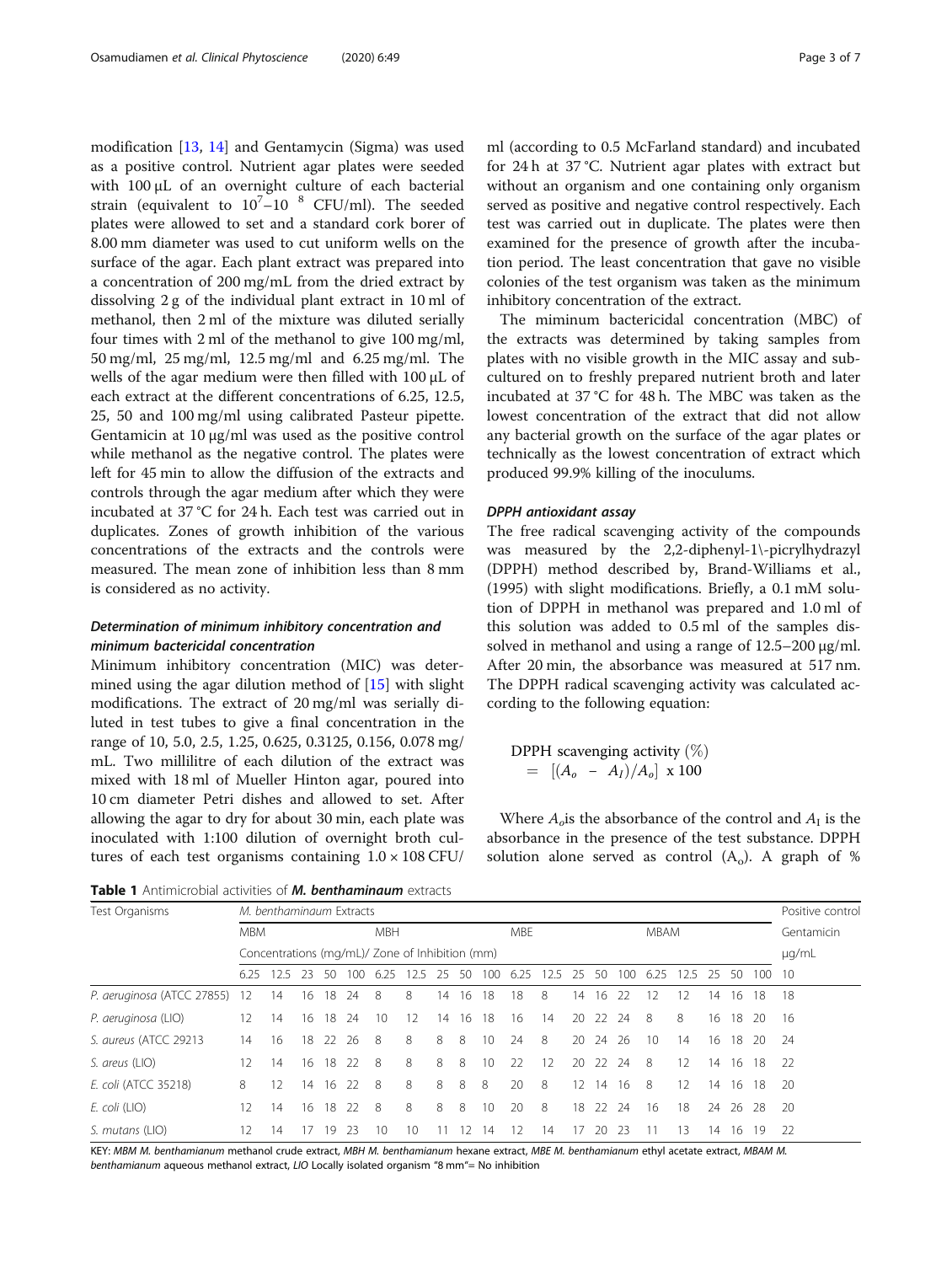| Test Organisms                |             | M. benthamianum Extracts |            |     |            |                     |            |             |  |  |  |  |  |  |  |
|-------------------------------|-------------|--------------------------|------------|-----|------------|---------------------|------------|-------------|--|--|--|--|--|--|--|
|                               | <b>MBM</b>  | <b>MBH</b>               | <b>MBE</b> |     | <b>MBM</b> | <b>MBH</b>          | <b>MBE</b> | <b>MBAM</b> |  |  |  |  |  |  |  |
|                               | MIC (µq/mL) |                          |            |     |            | $MBC$ ( $\mu$ g/mL) |            |             |  |  |  |  |  |  |  |
| P. aeruginosa<br>(ATCC 27855) | 313         | 10,000                   | 625        | 625 | >625       | > 20,000            | >625       | > 625       |  |  |  |  |  |  |  |
| P. aeruginosa (LIO)           | 313         | 10,000                   | 625        | 625 | >625       | 20,000              | >625       | > 625       |  |  |  |  |  |  |  |
| S. aureus<br>(ATCC 29213)     | 1250        | 2500                     | 625        | 625 | >625       | > 20,000            | >625       | >625        |  |  |  |  |  |  |  |
| S. areus (LIO)                | 1.25        | 2500                     | 625        | 78  | >625       | 2500                | 625        | > 625       |  |  |  |  |  |  |  |
| E. coli<br>(ATCC 35218)       | 78          | 2500                     | 78         | 78  | >625       | 20,000              | 156        | > 625       |  |  |  |  |  |  |  |
| E. coli (LIO)                 | 78          | 2500                     | 78         | 78  | 78         | > 20.000            | 625        | 78          |  |  |  |  |  |  |  |
| S. mutans (LIO)               | 125         | 2500                     | 163        | 78  | >625       | 15,000              | 468        | >625        |  |  |  |  |  |  |  |

Key: MBM M. benthamianum methanol crude extract

MBH M. benthamianum hexane extract

MBE M. benthamianum ethyl acetate extract

MBAM M. benthamianum aqueous methanol extract

LIO Locally isolated organism

inhibition against concentration was plotted and  $IC_{50}$ determined using the GraphPad Prism 7.0 programme.

# Results

The results of the antimicrobial activities of Mezoneuron benthamianum extracts (Tables [1](#page-2-0) and 2; Fig. 1) showed that the crude methanol extract (MBM), the ethyl acetate (MBE) as well as the aqueous methanol extract (MBAM) had the highest antimicrobial activities against the seven strains of microorganisms used with activity indices (ratio of the zone of inhibition of the extracts to the zone of inhibition of the gentamicin – the positive control) in the range of 3.2–5.25, 3.1–6.0 and 2.7–5.6 respectively. While the hexane extract had the least

antimicrobial activity with activity index in the range of 0.0–4.38. This result shows that the polar extract exhibited more antimicrobial activity against the microorganisms as confirmed from the Minimum Inhibitory Concentration (MIC) and Minimum Bactericidal Concentration (MBC) values (Table 2). The polar extracts of M. benthamianum are rich in polyphenols, which have been established to have antimicrobial and anticariogenic properties [[5](#page-5-0), [16](#page-6-0)].

In addition, the results of the antioxidant activities of the crude extracts (Figs. [2](#page-4-0) and [3](#page-4-0)) show that MBM, MBE and MBAM exhibited strong antioxidant activity as shown by their percentage scavenging activities as well as their  $IC_{50}$  of 63.79, 23.7 and 21.3  $\mu$ g/mL, while the

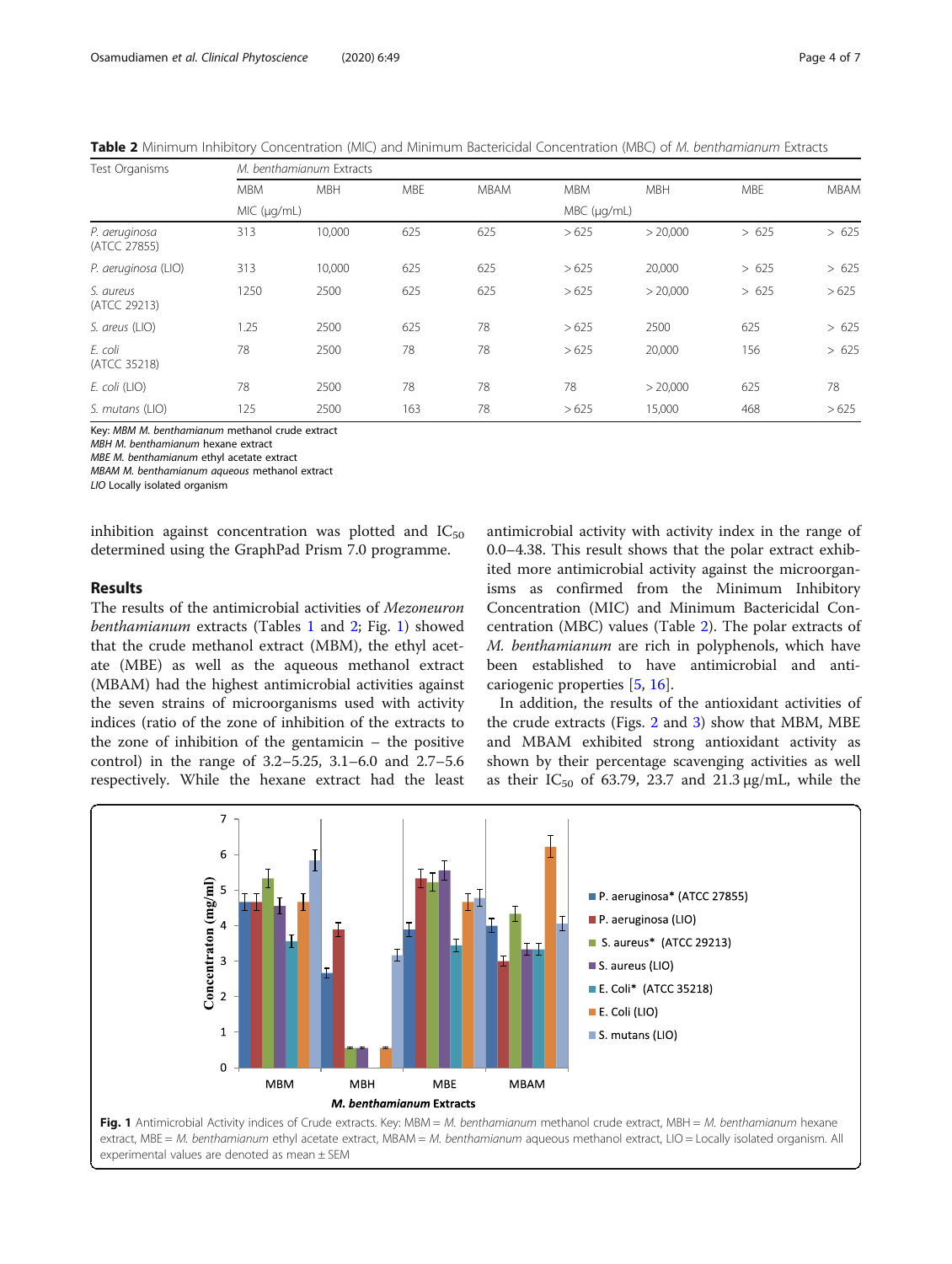<span id="page-4-0"></span>

hexane extract (MBH) had low antioxidant activity with IC<sub>50</sub> of 265 μg/mL. MBE and MBM had a greater antioxidant activity than the standard drug ascorbic acid  $(IC_{50} = 38.20)$ , which shows that polar extracts of M. benthamianum could be a source of good antioxidant compounds.

# Discussion

Dental caries is the most prevalent disease affection the oral cavity. It cuts across different segment of the society. Although different microorganisms are implicated in

dental caries, Streptococcus mutans is considered as the primary aetiological agent. Natural products are used routinely for oral hygiene and treatment of dental caries [[3\]](#page-5-0). In Africa, especially Nigeria chewing sticks are commonly used in maintaining oral hygiene and preventing dental caries. While this is the first report of the antimicrobial activities of extracts of M. benthaminaum against cariogenic organisms, the antimicrobial potential of M. benthamianum can be attested to in previous reports. The report of [\[17\]](#page-6-0), which reported the antimicrobial activities of the petroleum ether, chloroform and ethyl

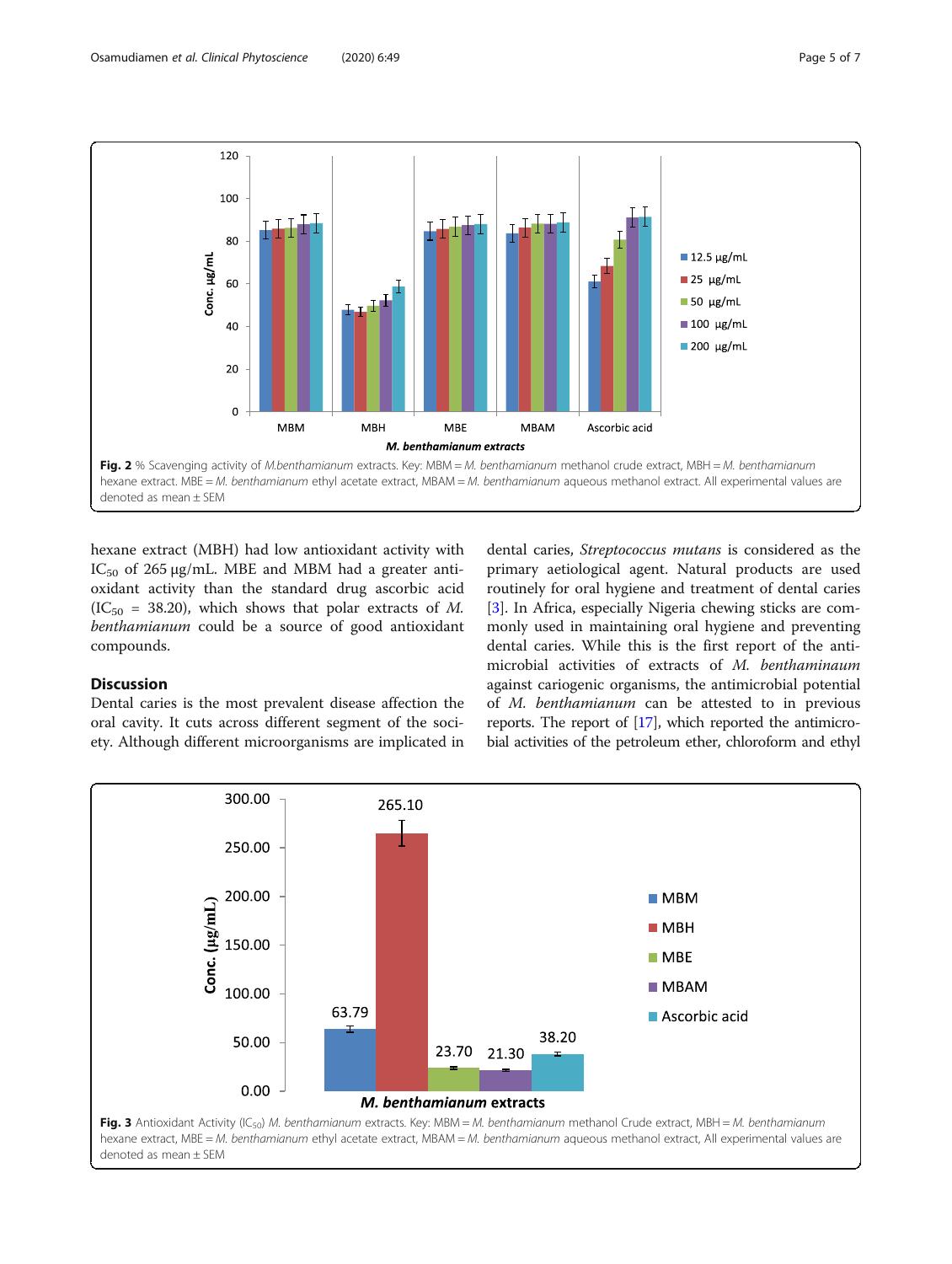<span id="page-5-0"></span>acetate extracts of M. benthamianum against S. aureus, E. coli and P. aeruginosa with MIC values ranging from 125 to 1000 μg/mL, correlates with this study as it is observed that the MBM, MBE and MBAM had the highest activities with MIC values ranging from 78 to 625 μg/mL, and they also inhibited S.mutans with MIC of 125, 163 and 78 μg/mL, respectively. The observed activities of MBM, MBE and MBAM could be due to the presence of polyphenolic compounds such as resveratrol and piceatannol which have previously been reported form the ethyl acetate extracts [\[16](#page-6-0)]. The potential of M. benthamianus as a strong antioxidant agent could be attested to by previous reports. Fayemi et al, 2012 [\[18](#page-6-0)], reported the DPPH antioxidant activity of the ethanolic extract of *M.benthamianum* with  $IC_{50}$  of 781.5 μg/mL, while [\[17\]](#page-6-0) reported the DPPH antioxidant activity of the petroleum ether and chloroform extracts of M. benthamianum with  $IC_{50}$  of 15.33 and 19.72  $\mu$ g/mL. These values are comparable to those obtained in our study as MBE and MBAM had the highest antioxidant activities with  $IC_{50}$  of 23.70 and 21.30  $\mu$ g/mL, even higher than that of standard ascorbic acid (38.20 μg/mL). The strong antioxidant activity of these extracts could be attributed to the presence polyphenols some of which have been reported [[16](#page-6-0)].

# Conclusion

In this study, the anticaries assay of the extracts of M. benthamianum revealed that the extracts possess inhibitory properties against the clinical isolates of the different cariogenic microorganisms including S. mutans. They also demonstrated a strong antioxidant activity against DPPH scavenging radical. This is the first report of the anticaries activities of Mezoneuron benthamianum extracts and its further corroborate the folkloric use of this plant in maintaining dental hygiene and preventing dental caries.

#### Abbreviations

DPPH: 2,2-diphenyl-1-picrylhydrazyl; IC<sub>50</sub>: 50% Inhibitory concentration i.e. the concentration of extract that can achieve 50% of intended activity; ROS : Reacted Oxygen species; ATCC: American Type culture collection; LIO: Locally isolated organism; NA: Nutrient agar; MBA: Mueller Hinton Agar; MIC: Minimum Inhibitory concentraion; MBC: Minimum bactericidal concentration; TSB: Triptic soy broth; CFU: Colony forming unit; NCCL S: National Committee for Clinical Laboratory; MBM: Mezoneuron benthamianum Methanol crude extract; MBAM : Mezoneuron benthamianum aqueous methanol extract; MBE: Mezoneuron benthamianum Ethyl acetate extract; MBH: Mezoneruon benthamianum hexane extract

#### Acknowledgments

The authors thank the Head of Department, Pharmaceutical Microbiology, University of Ibadan for granting the bench space where part of this work was carried out. The selfless service of Mr. Sunday Makinde is also highly appreciated.

#### Authors' contributions

PMO has designed the experiment, performed the literature search, data acquisition, statistical analysis, and manuscript preparation and editing. BBO was involved in the some experimental studies and also reviewed the manuscript. FTO was involved in the data acquisition and also reviewed the manuscript. OOA was involved in the experimental concept and design and also reviewed the manuscript. All the authors have read and approve of the manuscript.

#### Funding

This research did not receive any specific grant from funding agencies in the public, commercial, or not-for-profit sectors.

#### Availability of data and materials

All the data generated or analysed during this study are included in this published article.

#### Ethics approval and consent to participate

Not applicable.

#### Consent for publication

The authors approved the manuscript for this publication.

#### Competing interests

The authors declare that they have no competing interest.

#### Author details

<sup>1</sup>Department of Chemical Sciences, Bells University of Technology, Ota, Ogun State, Nigeria. <sup>2</sup>Department of Chemistry, University of Ibadan, Ibadan, Nigeria.<sup>3</sup> Department of Pharmaceutical Microbiology, University of Ibadan, Ibadan, Nigeria. <sup>4</sup> Department of Veterinary Microbiology, University of Ibadan, Ibadan, Nigeria.

### Received: 1 February 2020 Accepted: 3 July 2020 Published online: 20 July 2020

#### References

- 1. World Health Organisation. Retrieved from Sugars: Dental Caries-Key facts. 2019. [http://www.who.int/oral\\_health/publications/sugars-dental-caries](http://www.who.int/oral_health/publications/sugars-dental-caries-keyfacts/en)[keyfacts/en.](http://www.who.int/oral_health/publications/sugars-dental-caries-keyfacts/en)
- 2. Ozden F, Ozgonenel O, Ozden B, Aydogdu A. Diagnosis of periodontal diseases using different classification algorithms: a preliminary study. Niger J Clin Pract. 2015;18:416–21.
- 3. Borhan-mojabi K, Azimi S. Antimicrobial Natural Products in Oral Health. In Mendez Vilas, Microbial pathogens and strategies for combating them. Sci Technol Educ. 2013;2:932–9.
- 4. He L, Deng D, Zhou X. Novel tea polyphenol-modified calcium phosphate nanoparticle and its remineralization potential. J Biomed Material Res Part B: Appl Biomaterials. 2015;103(8):1525–31.
- 5. Ferrazzano GF, Amato I, Ingenito A, Zarrelli A, Pinto G, Pollio A. Plant polyphenols and their anti-cariogenic properties: a review. Molecules. 2011; 16(2):1486–507.
- 6. Hambire C, Jawade R, Patil A, Wani VR, Kulkarni A, Nehete PB. Comparing the antiplaque efficacy of 0.5% Camellia sinensis extract, 0.05% sodium fluoride, and 0.2% chlorhexidine gluconate mouthwash in children. J Int Soc Prev Commun Dentistry. 2015;5:218–26.
- 7. Oboh G, Rocha J. Polyphenols in red pepper [(Capsicum annuum var. aviculare) (Tepin)]. Eur Food Res Technol. 2007;225(2):239–47.
- 8. Halliwell B, Gutteridge J. Free radicals in biology and medicine: Oxford University Press; 2007.
- 9. Krishnaiah D, Sarbatly R, Nithyanadam R. A review of the antioxidant potential of medicinal plant species. Food Bioprod Process. 2011;89(3):217– 33.
- 10. Burkill HM. The Useful Plants of West Tropical Africal 2nd Ed. (Vol. 1): Royal Garderns Kew; 1985.
- 11. Dickson R, Annan K, Komlaga G. Pharmacognostic standardization of the leaves and root bark of Caesalpinia benthamiana. Pharm J. 2011;3(24):31–4.
- 12. NCCLS. (1999). Methods for determining bactericidal activity of antimicrobial agents: approved guideline.
- 13. Kang C, Hah D, Kim C, Kim Y, Kim E, Kim J. Evaluation of antimicrobial activity of the methanol extracts from 8 traditional medicinal plants. Toxicol Res. 2011;27(1):31–6.
- 14. Perez C, Paul M, Bazerque P. An antibiotic assay by the agar well diffusion method. Acta Biol Med Exp. 1990;15:113–5.